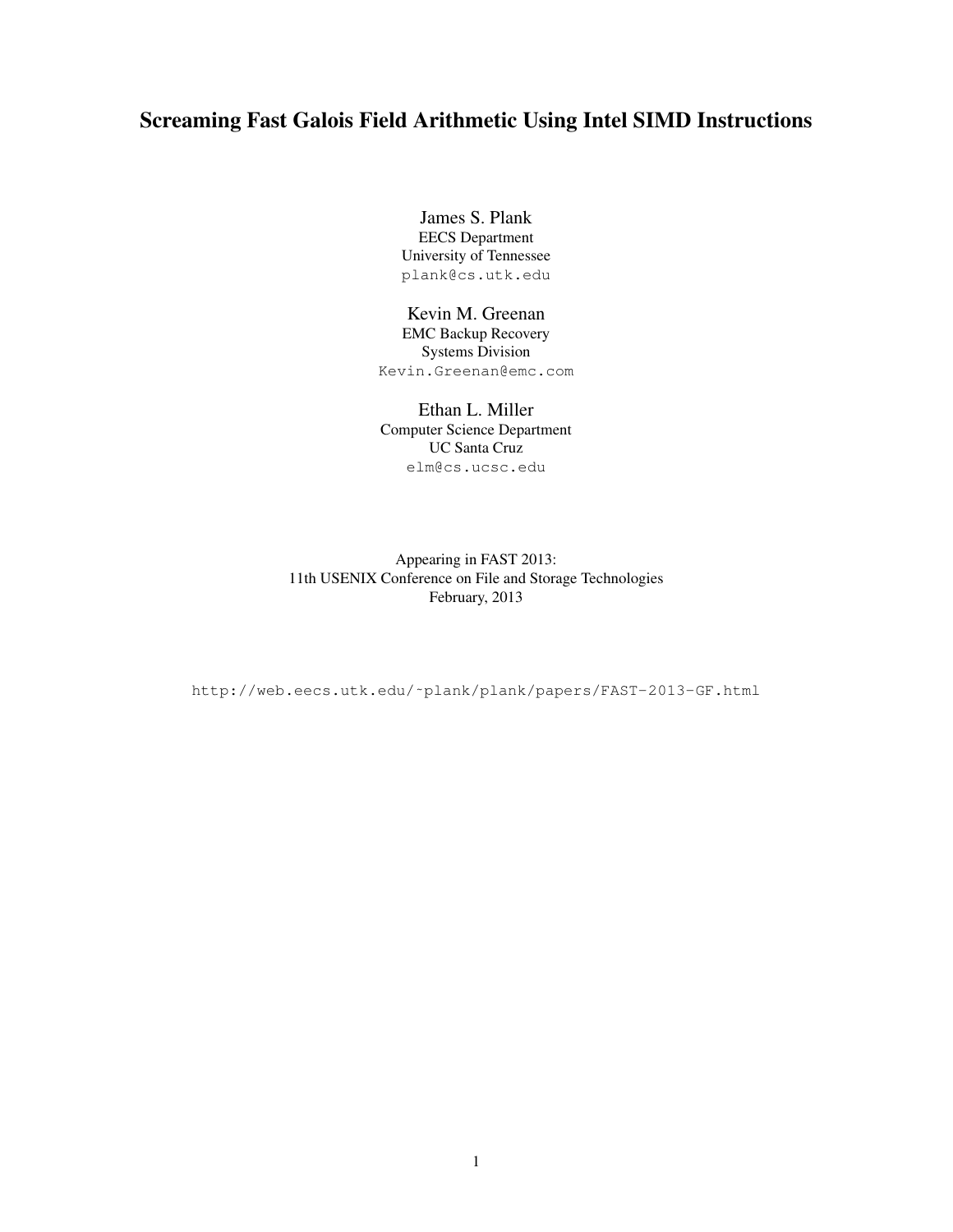# Screaming Fast Galois Field Arithmetic Using Intel SIMD Instructions

James S. Plank *EECS Department University of Tennessee*

Kevin M. Greenan *EMC Backup Recovery Systems Division*

Ethan L. Miller *Computer Science Department UC Santa Cruz*

### Abstract

Galois Field arithmetic forms the basis of Reed-Solomon and other erasure coding techniques to protect storage systems from failures. Most implementations of Galois Field arithmetic rely on multiplication tables or discrete logarithms to perform this operation. However, the advent of 128-bit instructions, such as Intel's Streaming SIMD Extensions, allows us to perform Galois Field arithmetic much faster. This short paper details how to leverage these instructions for various field sizes, and demonstrates the significant performance improvements on commodity microprocessors. The techniques that we describe are available as open source software.

#### 1 Introduction

Storage systems rely on erasure codes to protect themselves from data loss. Erasure codes provide the basic underlying technology for RAID-6 systems that can tolerate the failures of any two disks [1, 7], cloud systems that tolerate larger numbers of failures [6, 12, 19, 21], and archival systems that tolerate catastrophic situations [18, 29, 31, 32]. The canonical erasure code is the Reed-Solomon code [27], which organizes a storage system as a set of linear equations. The arithmetic of these linear equations is *Galois Field arithmetic*, termed  $GF(2^w)$ , defined as arithmetic over w-bit words. When applied to a storage system, encoding and decoding compute these linear equations by multiplying large regions of bytes by various w-bit contants in  $GF(2^w)$ and then combining the products using bitwise exclusiveor (XOR). Thus, the two fundamental operations are performing multiplication of a region of bytes by a constant, and performing the XOR of two regions of bytes.

Historically, implementations of Galois Field arithmetic use multiplication tables for small values of  $w$ , logarithm tables for larger values, and incremental shifters for even larger values [9, 21, 22]. In practice, the performance of multiplication is at least four times slower than XOR [26].

In recent years, processors that implement Intel's Streaming SIMD Extensions instruction set have become ubiquitous. The SIMD instructions allow 128-bit numbers to be manipulated in the CPU, and their ramifications for multiplying regions of numbers by constants in  $GF(2^w)$  are significant. Anecdotes of performing Galois Field arithmetic "at cache line speeds" have become commonplace at meetings such as Usenix FAST. However, as these anecdotes have typically come from those working at storage companies, the exact mechanics of using the SIMD instructions have been guarded.

This short paper details the SIMD instructions to multiply regions of bytes by constants in  $GF(2^w)$  for  $w \in$  $\{4, 8, 16, 32\}$ . These are the most common values of w in storage installations (please see Section 2 for a discussion of why  $w$  matters in a storage system). Each value of w requires different implementation techniques, some of which are subtle. We present each technique in enough detail for a reader to implement it in his or her own storage system, and we detail an open source implementation. The performance of these implementations is 2.7 to 12 times faster than other implementations of Galois Field arithmetic.

### 2 Erasure Codes and Galois Fields

Erasure codes that are based on Galois Field arithmetic are defined by a set of linear equations. A storage system composed of  $n$  disks is partitioned into  $k$  that hold data and  $m$  that hold coding information that is calculated from the data. For the purposes of the code, each disk logically stores one w-bit word. Suppose the words on the data disks are labeled  $d_0, \ldots, d_{k-1}$  and the words on the coding disks are labeled  $c_0, \ldots, c_{m-1}$ . Then creating the coding words from the data words may be ex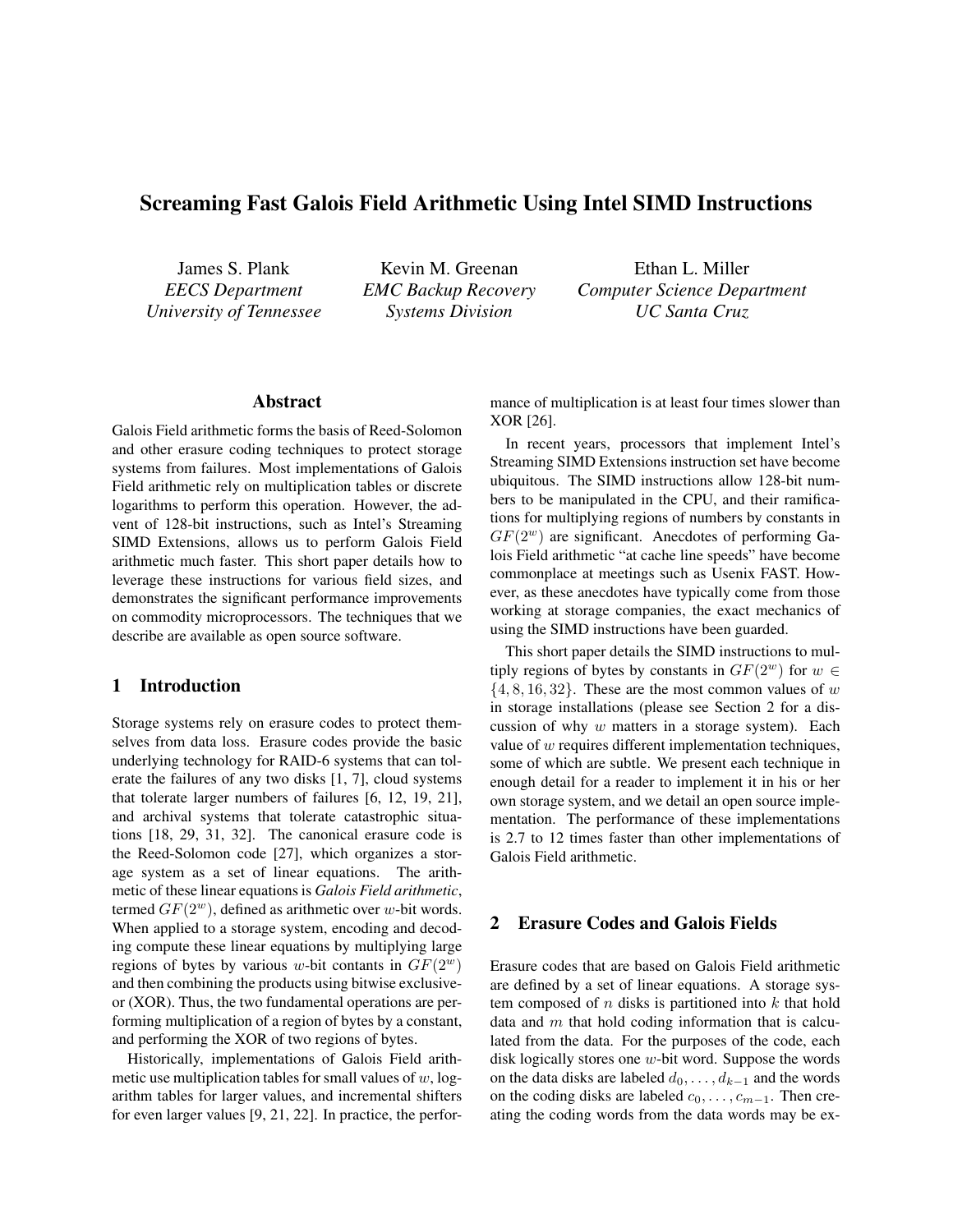pressed by m equations (where arithmetic is in  $GF(2^w)$ :

For 
$$
0 \le i < m
$$
:  $c_i = \sum_{j=0}^{k-1} a_{i,j} d_j$ . (1)

For example, the RAID-6 installation in the Linux kernel has two coding disks,  $c_0$  and  $c_1$ , which are created by two equations [1]:

$$
c_0 = d_0 + d_1 + d_2 + \dots + d_{k-1}
$$
  
\n
$$
c_1 = d_0 + 2d_1 + 4d_2 \dots + 2^{k-1}d_{k-1}
$$

When up to  $m$  disks fail, we are left with  $m$  equations with up to  $m$  unknown variables. We decode by solving those equations with Gaussian elimination or matrix inversion.

There are a variety of erasure codes that are organized in this fashion. The most prevalent one is the Reed-Solomon code [27], which employs a generator matrix to define the above equations for any value of  $k$  and  $m$ , so long as  $k + m \leq 2^w$ . Reed-Solomon codes are *Maximum Distance Separable (MDS)*, which means that they tolerate the loss of any  $m$  disks. There is a detailed tutorial by Plank that spells out exactly how to implement Reed-Solomon codes in storage systems [22, 24].

More recently, other erasure codes have been developed that are based on the above methodology. Pyramid codes [11], LRC codes [12] and F-MSR codes [10] are all based on Galois Field arithmetic to achieve improved encoding performance, tolerance to sector failures, and improved decoding performance. LRC codes are the erasure code currently employed by the Microsoft Azure cloud storage system [12].

When implementing an erasure code, a value of  $w$ must be selected. This has three main impacts. First, it impacts the size of the storage system. For example, when using Reed-Solomon codes, a value of  $w = 4$  can be used on systems up to 16 disks in size. A value of  $w =$ 8 expands that to 256 disks, and a value of  $w = 16$  expands that to 65,536 disks. Second, it impacts layout. Implementors typically choose values of  $w$  that are factors of two so that  $w$ -bit words in the coding system fit precisely into machine words. Finally, it impacts performance. We will explore performance below, but the rule of thumb is that larger values of  $w$  perform more slowly than smaller values. For that reason, one typically chooses the smallest value of  $w$  such that  $w$  is a power of two and has the properties needed for the size of one's storage system. For example, Azure uses  $w = 4$  [12], while Cleversafe uses  $w = 8$  [28]. There are benefits to larger  $w$  that justify the extra complexity of implementation. For example, HAIL blends security and erasure coding, using large values of w such as 32 and 64 [21].

### 3 XOR's and Region Multiplication

Although coding equations such as (1) work on single words, in reality, the data and coding words are larger regions of bytes, such as disk sectors in RAID systems, or very large blocks of sectors in cloud systems [12, 17]. The reason is that when one partitions a region of bytes into multiple words, one can perform operations on them in parallel.

|       | 2 bytes<br>8 bytes |                    |                 |                |  |  |  |  |  |  |  |  |
|-------|--------------------|--------------------|-----------------|----------------|--|--|--|--|--|--|--|--|
| A     | a <sub>0</sub>     | $a_i$              | a <sub>2</sub>  | a <sub>3</sub> |  |  |  |  |  |  |  |  |
| B     | $b_{\theta}$       | $\boldsymbol{D}_I$ | b,              | $D_3$          |  |  |  |  |  |  |  |  |
| $A+B$ | $a_0 + b_0$        | $a_i + b_i$        | $a_2 + b_2$     | $a_3 + b_3$    |  |  |  |  |  |  |  |  |
| γA    | $ya_0$             | ya <sub>l</sub>    | ya <sub>2</sub> | $ya_3$         |  |  |  |  |  |  |  |  |

Figure 1: Two 8-byte regions of memory  $A$  and  $B$  are partitioned into four 16-bit words. The last two lines show how addition and multiplication are mapped to the individual words of the regions.

We depict an example in Figure 1. Here we have two 8-byte regions of memory,  $A$  and  $B$ , each of which is partitioned into four 16-bit words,  $a_0, \ldots, a_3$  and  $b_0, \ldots, b_3$ . With Galois Field arithmetic, addition is equivalent to XOR; thus adding the region  $A$  and  $B$  is equivalent to adding each  $a_i$  with each  $b_i$ , and it may be implemented with a single 64-bit XOR operation. One may view multiplication of A by a constant y as multiplying each  $a_i$ by y. Performing this operation fast is the subject of this paper.

#### 4 Streaming SIMD Instructions

Intel's Streaming SIMD Instructions [15] have has become ubiquitous in today's commodity microprocessors. They are supported in CPUs sold by Intel, AMD, Transmeta and VIA. Compiler support for these instructions have been developed as well; however, leveraging these instructions for Galois Field arithmetic requires too much application-specific knowledge for the compilers.

The basic data type of the SIMD instructions is a 128 bit word, and we leverage the following instructions in our implementations:

- *mm\_set1\_epi8(b)* creates a 128-bit variable by replicating the byte b sixteen times. *mm set1 epi16(b)*, *mm set1 epi32(b)* and *mm set1 epi64(b)* set the variable by replicating 2-byte, 4-byte and 8-byte words respectively.
- $mm\_and\_sil28(a, b)$  and  $mm\_xor\_sil28(a, b)$  perform bitwise AND and bitwise XOR on 128-bit words a and b respectively.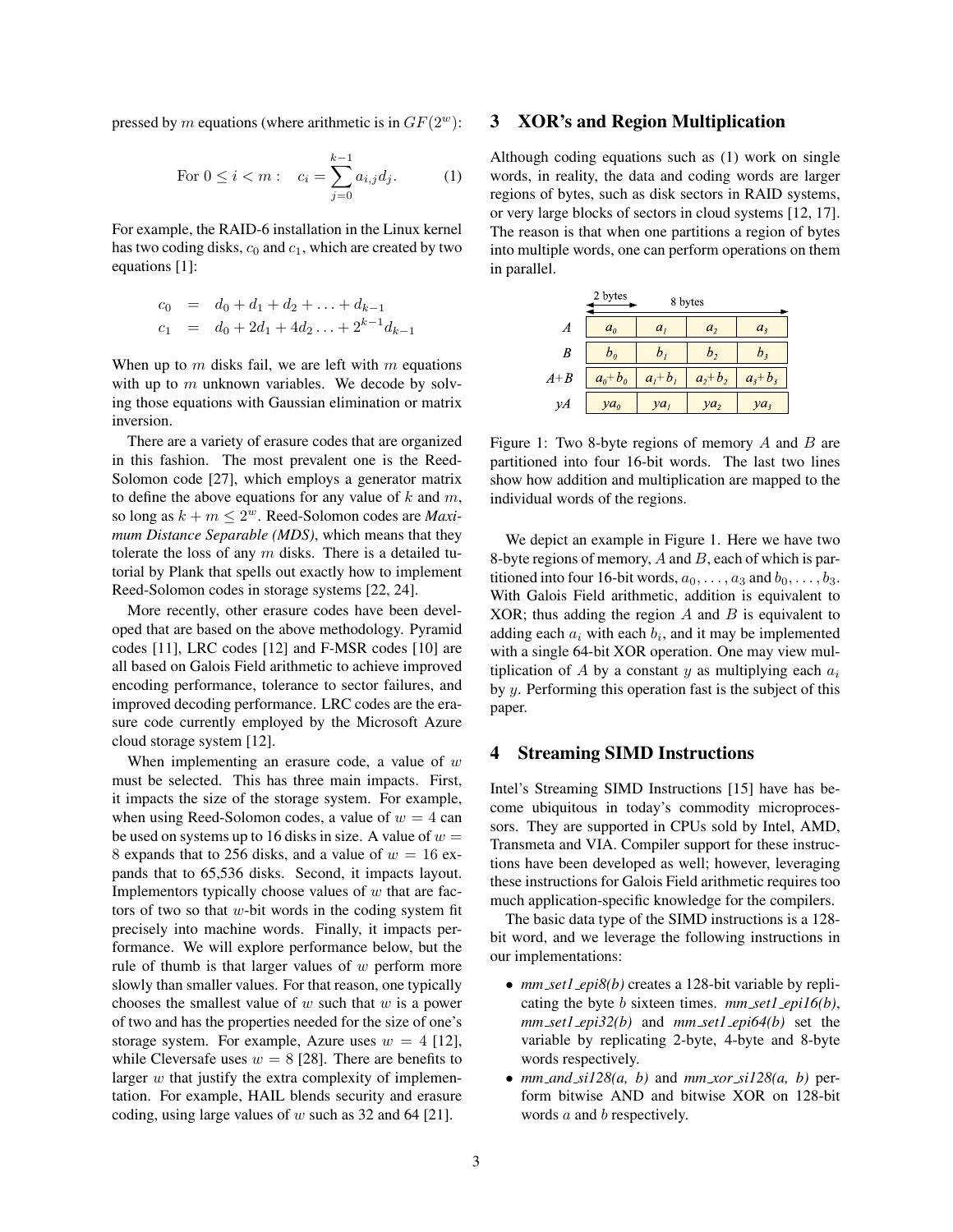| byte                                   |      | e        | d   | C.  | $\mathbf{b}$                                    |     |             | a 987                         |       | 6   | $-5$    | 4     | 3                 | $\overline{2}$ |       |            |
|----------------------------------------|------|----------|-----|-----|-------------------------------------------------|-----|-------------|-------------------------------|-------|-----|---------|-------|-------------------|----------------|-------|------------|
| $table!$ :                             |      | 0b 0c 05 |     | 02. |                                                 |     |             | 04 03 0a 0d 06 01             |       |     | - 08    | 0 f   |                   | 09 0e 07 00    |       |            |
| table2 = mm slli epi64(table1, 4):     |      | b0 c0 50 |     | -20 |                                                 |     | 40 30 a0 d0 |                               |       |     |         |       | 60 10 80 f0 90 e0 |                | 70 00 |            |
| $mask1 = mm \text{ set1 } epi8(0xf)$ : | n fi | 0f.      | 0 f | 0f. | 0f                                              | 0f  |             | Of Of Of Of Of Of Of Of Of Of |       |     |         |       |                   |                |       |            |
| $mask2 = mm \text{ set1 } epi8(0xf0):$ | f0   | f0.      | f0  | f0  | f(0)                                            | f(  | f0          | f0                            | f0    | f0. | f(0)    | f(    | f0.               | f0.            | f0.   | f()        |
| $A$ :                                  |      |          |     |     | 39 1d 9f 5a aa ab 15 c3 63 e0 7c 43 fb 83 16 23 |     |             |                               |       |     |         |       |                   |                |       |            |
| $l = mm$ and si128(A, mask1):          | 09.  | 0d Of    |     |     | 0a 0a Ob                                        |     | 05          | -03                           | 03    | 00  | $0c$ 03 |       | 0b 03             |                | 06 03 |            |
| $l = mm$ shuffle epi8(l, table1):      |      | 0a 05    | 0b. | 03. | 03                                              | 04  | 08          | 09                            | 09    | 00  | 02.     | 09    | 04                | 09             |       | - 09       |
| $h = mm$ and si128(A, mask2):          | 30   | 10       | 90. | 50  | a0                                              | a0  | 10          | $_{\rm c0}$                   | 60 e0 |     | 70      | 40    | f0.               | 80             | 10.   | -20        |
| $h = mm$ srli epi $64(h, 4)$ :         | 03.  | 01       | 09  | 0.5 | 0а.                                             | 0а. |             | 01 0c 06 0e                   |       |     | 07      | 04    | 0f                | -08            | 0102  |            |
| $h = mm$ shuffle epi8(h, table2):      | 90.  | 70       | a0  | 80. | -30                                             | -30 | 70          | 20                            |       |     |         |       | 10 c0 60 f0 b0 d0 |                | 70 e0 |            |
| $yA = mm\_xor$ sil 28(h, l):           | 9а.  | 75.      | ab. | 83  | 33.                                             | -34 | 78.         | 29                            | 19c0  |     |         | 62 f9 | b4 d9             |                |       | $\epsilon$ |

Figure 2: Multiplying a 128-bit region A by  $y = 7$  in  $GF(2<sup>4</sup>)$ . The first few instructions show variables that are set up before performing the multiplication. The last six perform the 32 multiplications using two table lookups.

- *mm\_srli\_epi64(a, b)* treats *a* as two 64-bit words, and right shifts each by b bits. *mm slli epi64(a, b)* performs left shifts instead.
- *mm\_shuffle\_epi8(a, b)* is the real enabling SIMD instruction for Galois Fields. Both  $a$  and  $b$  are 128-bit variables partitioned into sixteen individual bytes. The operation treats  $a$  as a 16-element table of bytes, and b as 16 indices, and it returns a 128-bit vector composed of 16 simultaneous table lookups, one for each index in b.

# 5 Calculating  $yA$  in  $GF(2^4)$

When  $w = 4$ , there are only 16 values that a word may have. Thus, employing a  $16 \times 16$  multiplication table requires very little memory, and such a table may be precomputed very quickly. While that suffices to perform multiplication of single values, it is less efficient when performing  $yA$  where y is a 4-bit word and A is a region of bytes, because a separate table lookup is required for every four bits in A.

The *mm shuffle epi8(a, b)* instruction may be leveraged so that  $yA$  may be performed 128-bits at a time with just two table lookup operations. We give a detailed example in Figure 2. In this example, we are multiplying a 16-byte region, A, by  $y = 7$  in  $GF(2<sup>4</sup>)$ . In the figure, we show 128-bit variables on the right and the instructions that create them on the left. The variables are presented as 16 two-digit numbers in hexadecimal. The figure is broken into three parts. The first part displays two multiplication tables that are created from  $y$ , and two masks. The second part shows the 16 bytes of A. The third part shows how to implement the multiplication. The loworder four bit words of each byte of A are isolated using the first mask, and they are used to perform 16 simultaneous table lookups that multiply those words by 7. The result is put into l. The high-order four bit words of each byte of A are then isolated using the second mask, right shifted by four bits and then used to perform table lookup in the second table. The result is put into  $h$ , which is combined with  $l$  to create the product. Thus, six instructions suffice for the 32 multiplications.

# **6** Calculating  $yA$  in  $GF(2^8)$

As with  $GF(2<sup>4</sup>)$ , one can implement multiplication in  $GF(2^8)$  with table lookup. For a given value of y, one needs a 256-element table of bytes to look up each potential value of  $ya_i$ . However,  $mm\_shuffle\_epi8()$  only works on 16-element tables. To keep the prose clean, let us first drop the "i" subscript of  $a_i$ . To leverage  $mm\_shuffle\_epi8()$ , we observe that we can split  $a$  into two four-bit words,  $a_l$  and  $a_r$ , and then perform the multiplication with two table lookups. This is called a "leftright table" by Greenan *et al* [9].

To be precise, let a be an 8-bit word and let  $a_l$  and  $a_r$ be four-bit words so that:

Then:

$$
a=(a_l\ll 4)\oplus a_r.
$$

$$
ya = y(a_l \ll 4) \oplus ya_r.
$$

Thus, to implement multiplication, we create *table1* and *table2* as in Section 5. *Table1* contains the product of y with all four-bit words,  $a_r$ , and  $table2$  contains the product of  $y$  with all eight-bit words whose last four bits are zeros,  $(a_l \ll 4)$ , indexed by  $a_l$ . We give an example of these tables when  $y = 7$  in Figure 3. Unlike Figure 2,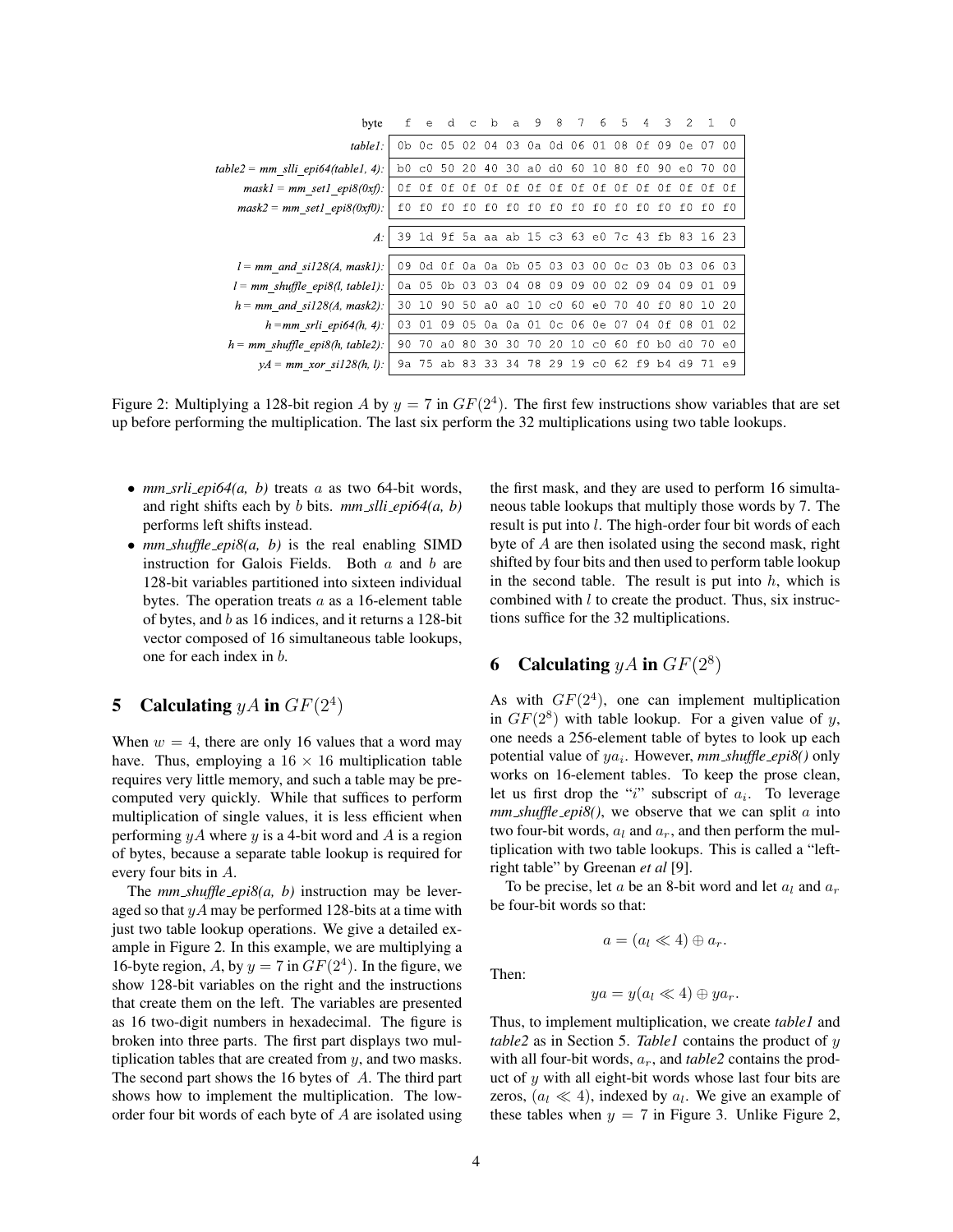these tables are not four-bit shifts of each other. Instead, each table contains the eight bit product of 7 with another element of  $GF(2^8)$  whose first or last four bits happen to equal zero. For example, in  $GF(2^8)$ , the product of 7 and 0xa is 0x36, and the product of 7 and 0xa0 is 0x47.

| byte fed c b a 9 8 7 6 5 4 3 2 1 0                      |  |  |  |  |  |  |  |  |
|---------------------------------------------------------|--|--|--|--|--|--|--|--|
| table1: 2d 2a 23 24 31 36 3f 38 15 12 1b 1c 09 0e 07 00 |  |  |  |  |  |  |  |  |
| table2: ea 9a 0a 7a 37 47 d7 a7 4d 3d ad dd 90 e0 70 00 |  |  |  |  |  |  |  |  |

Figure 3: The two tables for multiplying 128-bit regions by  $y = 7$  in  $GF(2^8)$ .

After the two tables are constructed, the product  $yA$ is calculated with the exact same six instructions as in Figure 2. Since the tables are small, and there are only 256 potential values of  $y$ , they may be precomputed.

It should be noted that this implementation technique was documented in assembly code by Anvin in his explanation of RAID 6 decoding in the Linux kernel [1].

# 7 Calculating  $yA$  in  $GF(2^{16})$

A similar technique may be employed for  $GF(2^{16})$ ; however, there are quite a few subtleties. As above, so that we can use  $mm\_shuffle\_epi8()$ , we split each a into subwords whose sizes are four bits. Let those words be  $a_0$  through  $a_3$ . Then we calculate the product with the equation:

$$
ya_i = y(a_3 \ll 12) + y(a_2 \ll 8) + y(a_1 \ll 4) + ya_0.
$$

Unfortunately, we cannot map each subproduct to a single *mm shuffle epi8()* instruction, because each subproduct is a 16-bit word, and *mm shuffle epi8()* only performs table lookup on bytes. Thus, we need to use two tables per subproduct: one that holds the low-order bytes of each product, and one that holds the high-order bytes. This is a total of eight tables, which we label  $Ti_{high}$ , for the tables that calculate the high product bytes using  $a_i$ , and  $Ti_{low}$ , for the tables that calculate the low bytes using  $a_i$ .

To fully utilize *mm shuffle epi8()'s* ability to perform 16 simultaneous table lookups, it is best *not* to map words to contiguous memory locations as in Figure 1. Instead, every set of 16 words is mapped to two 128-bit variables, where the high byte  $(a_3 \text{ and } a_2)$  of each word is in the first variable, and the low byte  $(a_1 \text{ and } a_0)$  is in the second variable.

Because this can be quite confusing, we show a picture in Figure 4, which shows the first six bytes of two 128-bit variables,  $A_{high}$  and  $A_{low}$ . The variables together hold sixteen 16-bit words, of which we show three, b, c and



Figure 4: Using eight lookup tables and an alternate mapping of words to memory, to multiply a region A of sixteen 16-bit words in  $GF(2^{16})$ . Each rectangle is a byte, and only three words,  $b$ ,  $c$  and  $d$  are shown. Each word is split into two bytes, one of which is stored in  $A_{high}$  and one in  $A_{low}$ . Each product  $yA_{high}$  and  $yA_{low}$  requires four *mm shuffle epi8()* operations, plus some bit masks and shifts.

 $d$ , in the picture. The high bytes of  $b$ ,  $c$  and  $d$  are held in  $A_{high}$  and the low bytes are held in  $A_{low}$ .

Calculating the products requires four  $mm\_shuffle\_epi8()$  operations for each of  $yA_{high}$ and  $yA_{low}$ . For  $yA_{high}$ , we use the tables  $Ti_{high}$ and for  $yA_{low}$ , we use the tables  $Ti_{low}$ . By splitting each 16-bit word into two 128-bit variables, we can fully utilize  $mm\_shuffle\_epi8()$ 's ability to perform 16 simultaneous table lookups.

We call this technique *Altmap*, because it maps words to memory differently than the standard mapping of Figure 1. The down sides to *Altmap* are that memory regions are constrained to be multiples of 32 bytes, and that it is more confusing than the standard mapping. For the purposes of erasure coding, however, memory regions are only multiplied by constants and XOR'd together, so one only needs to actually extract the 16-bit values from the memory regions when debugging.

The eight tables consume a total of 128 bytes, and there are  $64K$  potential values of  $y$ , so it is conceivable that the tables may be precomputed and stored. However, computing them at the beginning of the multiplication operation takes under 200 instructions, which means that table creation may be amortized by multiplying larger regions of memory by the same constant.

### 7.1 Using the Standard Mapping

If the standard mapping must be employed, for example to be interoperable with other erasure coding implementations that employ the standard mapping, then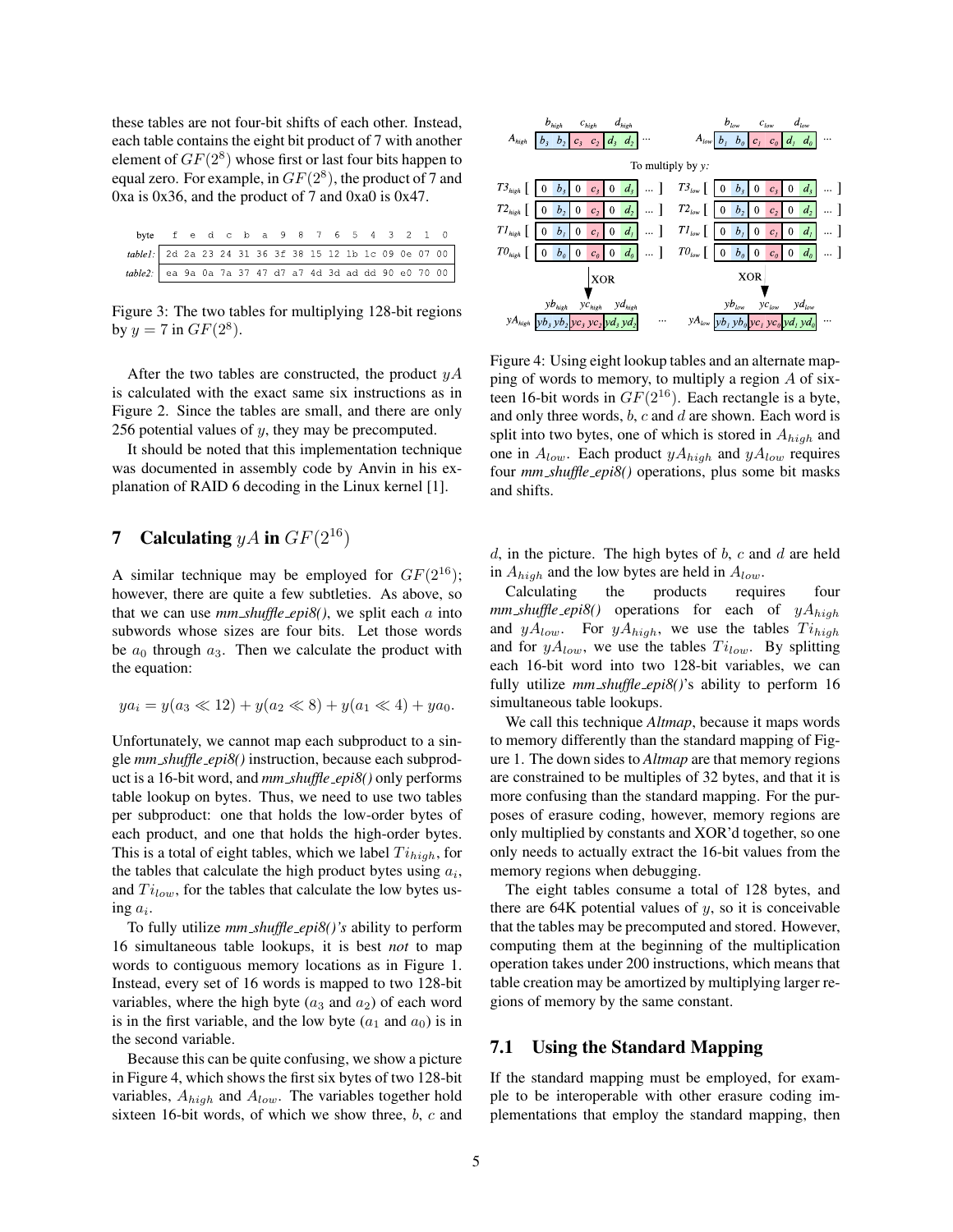| ΑB                                    | a <sub>3</sub>      | a <sub>2</sub> |             | $a_i$ $a_o$               | $b_3$   | $b_2$          | b <sub>i</sub>       | b <sub>0</sub> |  |  |  |  |  |
|---------------------------------------|---------------------|----------------|-------------|---------------------------|---------|----------------|----------------------|----------------|--|--|--|--|--|
| СD                                    | $c_3$               | c <sub>2</sub> |             | $ c_1 c_0 d_3$            |         | $d_2$ $d_1$    |                      | $d_{\theta}$   |  |  |  |  |  |
| To Alternate Mapping                  |                     |                |             |                           |         |                |                      |                |  |  |  |  |  |
| $mask = mm \text{ set1 } epi16(0xff)$ |                     | 0              | f           | f                         | 0       | 0              | f                    | f              |  |  |  |  |  |
| $ab_h = mm\_srli\_epil6(AB,8)$        | 0                   | 0              | $a3$ $a2$   |                           | $\circ$ | 0              | b <sub>3</sub>       | b <sub>2</sub> |  |  |  |  |  |
| $ab_l = mm\_and\_sil28(sab, mask)$    | 0                   | 0              |             | $a_i$ $a_o$               | 0       | $\circ$        | b <sub>1</sub>       | $b_{\theta}$   |  |  |  |  |  |
| cd $h = mm$ srli epi16(CD,8)          | 0                   | 0              |             | $c3$ $c2$                 | 0       | 0              | $d_{3}$              | d <sub>2</sub> |  |  |  |  |  |
| $cd_l = mm_and_sil28(scd, mask)$      |                     | 0              | $c_i$ $c_o$ |                           | 0       | 0              | $d_i$                | $d_a$          |  |  |  |  |  |
| $high = mm\_packus\_epil6(cd_h,ab_h)$ |                     | $a_3$ $a_2$    |             | $ b_1, b_2 c_3, c_2 d_3 $ |         |                |                      | d <sub>2</sub> |  |  |  |  |  |
| $low = mm\_packus\_epil6(cd_l,ab_l)$  | a <sub>i</sub>      | $a_0$          |             | $b_i$ $b_0$ $c_i$ $c_0$   |         |                | $d_i$ d <sub>0</sub> |                |  |  |  |  |  |
|                                       | To Standard Mapping |                |             |                           |         |                |                      |                |  |  |  |  |  |
| $AB = mm\_unpackhi\_epi8(low, high)$  | a <sub>3</sub>      | a <sub>2</sub> |             | $ a_i $ $ a_0 $           | $b_3$   | b <sub>2</sub> | b <sub>1</sub>       | b <sub>a</sub> |  |  |  |  |  |
| $CD = mm\_unpacklo\_epi8(low, high)$  |                     | $c_3$ $c_2$    |             | $c_1$ $c_0$ $d_3$         |         | d <sub>2</sub> | $d_i$                | $d_{\theta}$   |  |  |  |  |  |

Figure 5: The SIMD instructions for converting two 128 bit variables to the alternate mapping and back again.

one may convert the standard mapping to the alternate mapping before multiplying each set of 16 words, and then convert back. The conversions leverage the instructions *mm packus epi16()*, *mm unpackhi epi8()* and *mm unpacklo epi8()*, which pack two 128-bit variables into one, and unpack one 128-bit variable into two. We demonstrate the operations in Figure 5, which pictures the first four bytes of each 128-bit variable.

# 8 Calculating  $yA$  in  $GF(2^{32})$

The same technique for  $w = 16$  generalizes to larger values of w. For  $w = 32$ , we partition each word a into eight four-bit words which are be used as indices for *mm shuffle epi8()* calls. Since the products are 32-bit words, there must be four tables for each four-bit word, for a total of 32 different lookup tables. As with  $w = 16$ , we employ the alternate mapping so that each set of sixteen 32-bit words is held in four 128-bit vectors in such a way that each vector holds one byte from each word. We may convert the standard mapping to the alternate mapping and back again using a similar technique as with  $w = 16$ .

### 9 Performance

We have released an open source library in C called GF-Complete [25]. The library implements all documented techniques for performing Galois Field arithmetic, including logarithm and multiplication tables from standard libraries like jerasure [26] and Rizzo's FEC library [30], split multiplication tables [26, 9], composite fields [9, 21], bit-grouping tables [21] and Anvin's technique based on fast multiplication by two, which is included in the Linux kernel and has received further attention that leverages GPU co-processors [1, 16].

Our performance evalution briefly demonstrates the dramatic speed improvements due to these techniques. GF-Complete includes a performance testing module which fills regions of bytes with random values, and then multiplies those regions by contants in  $GF(2^w)$ . We show results of the performance tester in Figure 6. The testing machine is a 3.4 GHz Intel Core i7-3770 with 16 GB of DRAM, a 256 KB L2 cache and an 8 MB L3 cache. In the tests, we vary the region sizes from 1 KB to 1 GB in multiples of four and encode a total of 5 GB.

On the rightmost graph, we include baseline performance numbers for reference: the speed of **memcpy**(), the speed of *mm xor si128()*, and the speed of multiplying regions by two using Anvin's SIMD optimization from the Linux kernel [1], which is independent of  $w$ .

For controls, we include historically "standard" techniques as implemented by jerasure/Rizzo [26, 30]: Multiplication tables for  $w \in \{4, 8\}$ , logarithm tables for  $w = 16$  and seven "split" multiplication tables, each of size 256x256 for  $w = 32$ . For  $w \in \{4, 8, 16\}$ , we also include "16-bit tables." These break up the regions into 16-bit words and use them as indices into a table that is created at the beginning of multiplication (except for  $w = 4$ , where the tables are precomputed). This improves upon the standard multiplication tables for  $w \in$ {4, 8} because 16 bits of table-lookup are performed at a time, as opposed to four table lookups for  $w = 4$  and two for  $w = 8$ . We also include "By-two," which structures multiplication by selectively multiplying 128-bit regions by two using Anvin's optimization [1, 16].

The SIMD implementations and the baselines follow similar trajectories which are cache dependent. As the region sizes grow, performance improves as setup costs are amortized. Performance reaches a peak as caches are saturated: Memcpy() and XOR are limited by the L1 cache; while the SIMD techniques and Anvin's optimization are limited by the L2 cache. When the L2 cache is saturated (at a region size of 256 KB), performance drops slightly. When the L3 cache is saturated (at a region size of 4 MB), the performance drops dramatically. In fact, then the L3 cache is saturated, the SIMD performance, even at  $w = 32$ , matches that of XOR.

Because they perform roughly the same operations,  $w = 4$  and  $w = 8$  perform identically.  $w = 16$ performs slightly slower, and  $w = 32$  slower still. With respect to the controls, at their peak, the SIMD implementations perform 2.7 to to 12 times faster than the other implementations. When  $w \in \{16, 32\}$ , the alternate mappings perform 48 and 33 percent faster than the standard mappings, which require conversion to the alternate mapping and back again.

The base conclusion to draw from the tests in Figure 6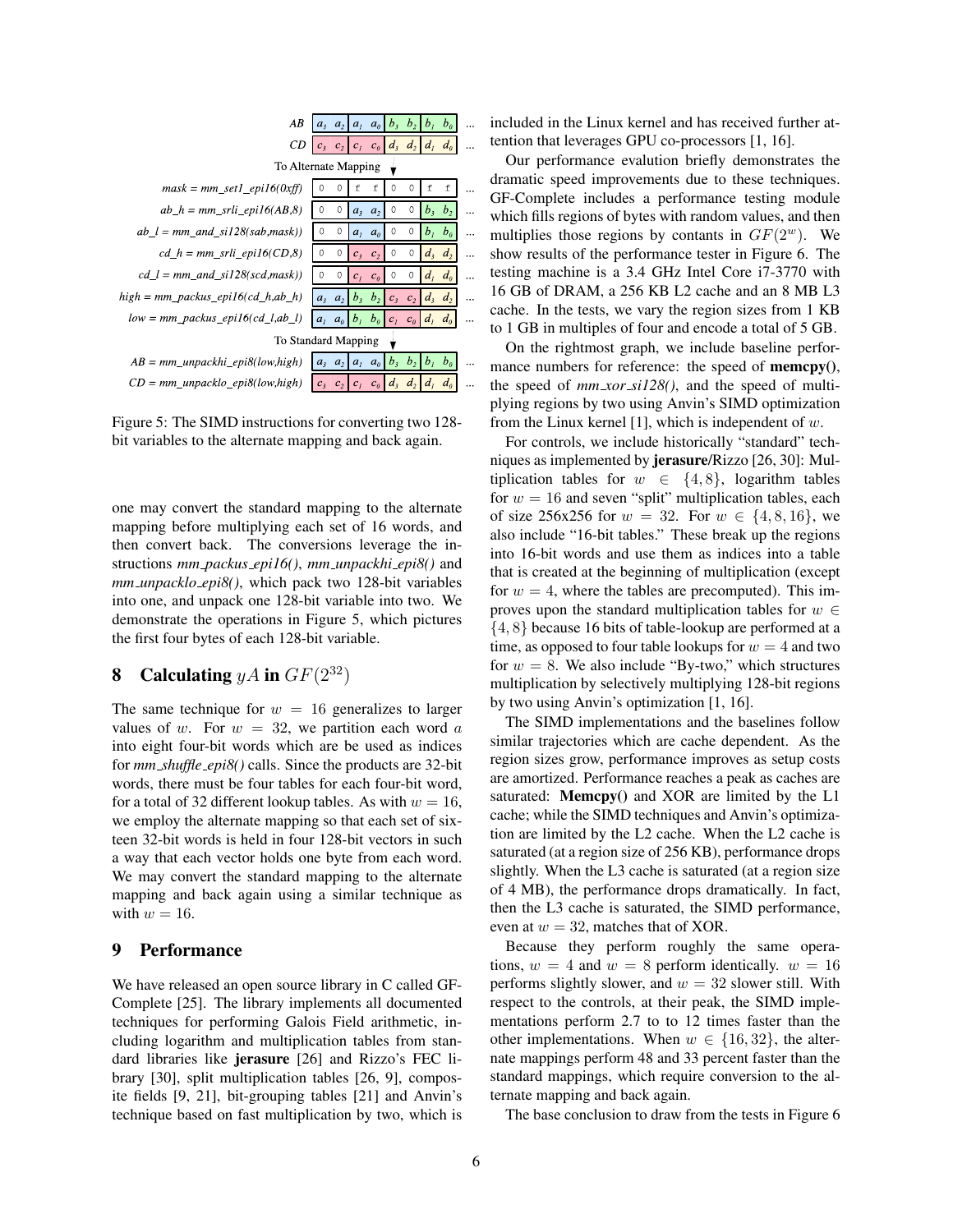

Figure 6: The performance of multiplying regions of bytes by constants in  $GF(2<sup>w</sup>)$ .

is that with the SIMD instructions, the cache becomes the limiting factor of multiplication, and I/O becomes the dominant concern with erasure coding.

### 10 Related Work

There has been quite a lot of work on implementing Galois Field arithmetic in software. The various implementation techniques detailed in Section 9 are explained in papers by Anvin [1], Greenan [9], Kalcher [16], Lopez [20], Luo [21] and Plank [22]. The implications on erasure coding systems has been demonstrated to varying degrees by Greenan [9], Hu [10], Huang [12], Khan [17] and Luo [21]. The techniques in this paper have been leveraged to sustain throughputs of over 4 GB/s in recent tests of Reed-Solomon coding [23].

Of particular interest is the judicious design of RAID 6 in the Linux kernel [1]. By employing the encoding equations  $c_0$  and  $c_1$  from Section 2, one coding disk requires only XOR calculations, and the second requires XOR's and multiplications by two using the baseline implementation from Figure 6. General-purpose multiplication is only required upon decoding, and the kernel employs a technique which is identical to our technique for  $GF(2^8)$ , albeit implemented directly in assembly code. As such, the CPU performance of encoding and decoding is thoroughly optimized.

This paper focuses solely on multiplying regions of bytes by constants. Its results do not apply to optimizing single multiplication operations. For these, the standard tables work the best for  $w \leq 16$ , and the grouping techniques of Luo perform the best for  $w = 32$  [21].

While we only employ Intel's SIMD instructions, other instructions sets like Altivec and AVX2 feature permutation instructions that may be leveraged similarly. The Intel Performance Primitives library [14] has deprecated (as of revision 7.1) Galois Field operations; however, these only support single multiplications for  $GF(2^8)$  and cannot be leveraged in a SIMD fashion.

### 11 Conclusion

In this paper, we demonstrate how to leverage 128-bit SIMD instructions to perform multiplication of a region of bytes by a constant in Galois Fields  $GF(2^w)$ , where  $w \in \{4, 8, 16, 32\}$ . For  $w \in \{16, 32\}$ , an alternate mapping of words to memory allows us to further optimize performance. For a small penalty, one may convert this mapping back to the standard mapping.

We have implemented these techniques in an opensource library whose performance we have tested and compared to other Galois Field implementations. The improvement ranges from 2.7 to 12 times faster than the traditional implementations, and helps to perpetuate a trend of worrying more about I/O than CPU performance in erasure coding settings.

The speed of multiplication using these techniques is so much faster than previous implementations that it has implications on the design of erasure codes. A previous assumption in erasure code design has been that erasure codes based on XOR operations are significantly faster than those based on Galois Field arithmetic. This assumption has led to the design of many XOR-only erasure codes [2, 4, 5, 7, 13, 33]. When Galois Field multiplication is cache-limited, erasure codes based on Galois Field arithmetic become viable alternatives to XOR codes. Recent examples of codes based on Galois Field arithmetic are LRC and Rotated Reed-Solomon codes [12, 17] for improved recovery performance in cloud storage systems, regenerating codes to lower network bandwidth in decentralized storage settings [8, 10], and PMDS/SD codes to improve storage efficiency in disk arrays [3, 23]. The applicability of these codes is heightened by the techniques in this paper, and we anticipate that future code design will rely more on Galois Field arithmetic than on XOR's.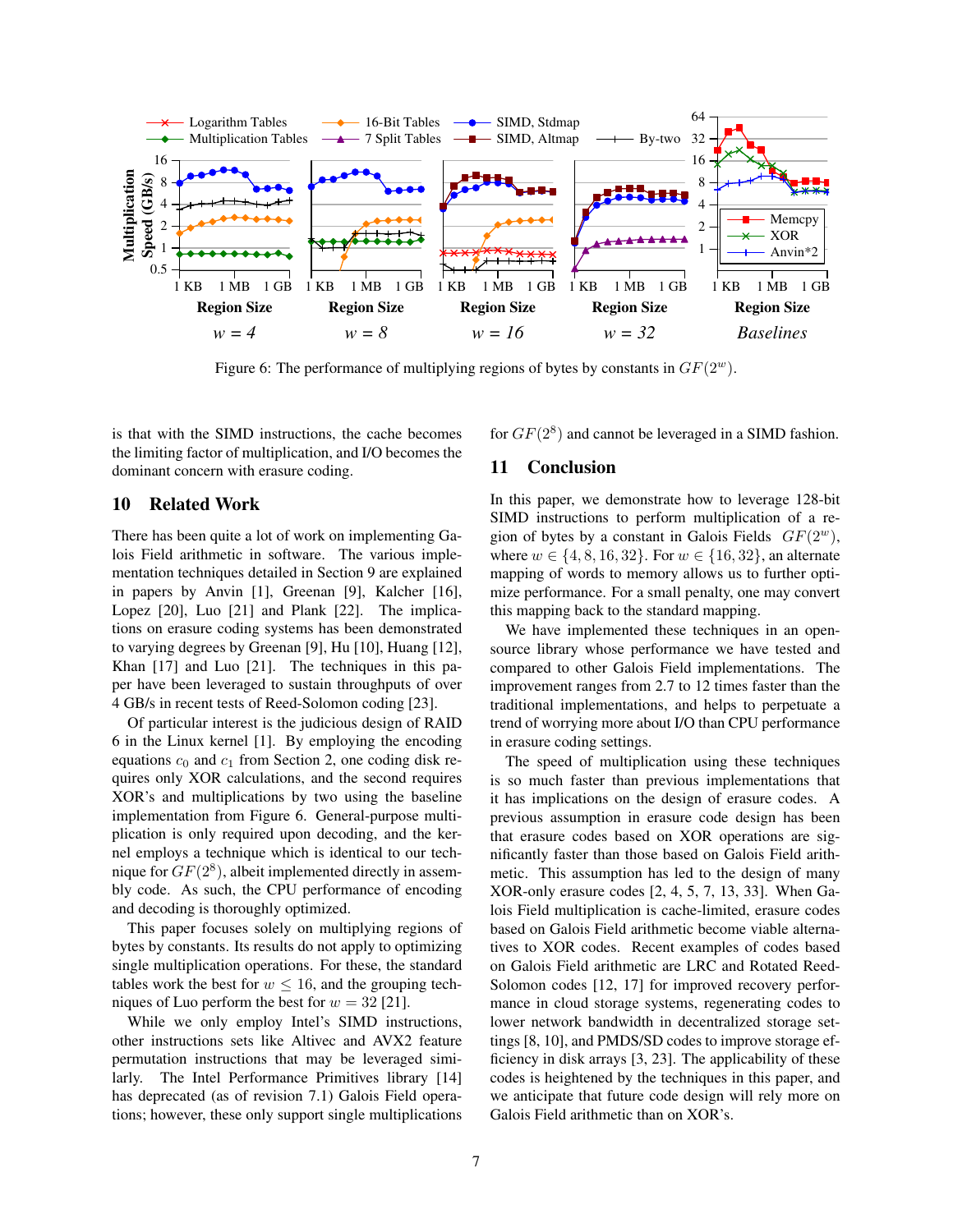#### 12 Acknowledgements

This material is based upon work supported by the National Science Foundation under grants CNS-0917396, IIP-0934401 and CSR-1016636. The authors would like to thank shepherd Joseph Tucek and the FAST referees for constructive comments on the paper.

#### References

- [1] H. P. Anvin. The mathematics of RAID-6. http://kernel.org/pub/linux/kernel/ people/hpa/raid6.pdf, 2011.
- [2] M. Blaum, J. Brady, J. Bruck, and J. Menon. EVENODD: An efficient scheme for tolerating double disk failures in RAID architectures. *IEEE Transactions on Computing*, 44(2):192– 202, February 1995.
- [3] M. Blaum, J. L. Hafner, and S. Hetzler. Partail-MDS codes and their application to RAID type of architectures. IBM Research Report RJ10498 (ALM1202-001), February 2012.
- [4] M. Blaum and R. M. Roth. On lowest density MDS codes. *IEEE Transactions on Information Theory*, 45(1):46–59, January 1999.
- [5] J. Blomer, M. Kalfane, M. Karpinski, R. Karp, M. Luby, and D. Zuckerman. An XOR-based erasure-resilient coding scheme. Technical Report TR-95-048, International Computer Science Institute, August 1995.
- [6] B. Calder, J. Wang, A. Ogus, N. Nilakantan, A. Skjolsvold, S. McKelvie, Y. Xu, S. Srivastav, J. Wu, H. Simitci, J. Haridas, C. Uddaraju, H. Khatri, A. Edwards, V. Bedekar, S. Mainali, R. Abbasi, A. Agarwal, M. Fahim ul Haq, M. Ikram ul Haq, D. Bhardwaj, S. Dayanand, A. Adusumilli, M. Mc-Nett, S. Sankaran, K. Manivannan, and L. Rigas. Windows Azure Storage: A highly available cloud storage service with strong consistency. In *23rd ACM Symposium on Operating Systems Principles*, October 2011.
- [7] P. Corbett, B. English, A. Goel, T. Grcanac, S. Kleiman, J. Leong, and S. Sankar. Row diagonal parity for double disk failure correction. In *3rd Usenix Conference on File and Storage Technologies*, San Francisco, CA, March 2004.
- [8] A. G. Dimakis, K. Ramchandran, Y. Wu, and C. Suh. A survey on network codes for distributed storage. *Proceedings of the IEEE*, 99(3), March 2011.
- [9] K. Greenan, E. Miller, and T. J. Schwartz. Optimizing Galois Field arithmetic for diverse processor architectures and applications. In *MASCOTS 2008: 16th IEEE Symposium on Modeling, Analysis and Simulation of Computer and Telecommunication Systems*, Baltimore, MD, September 2008.
- [10] Y. Hu, H. C. H. Chen, P. P. C. Lee, and Y. Tang. NCCloud: Applying network coding for the storage repair in a cloud-of-clouds. In *FAST-2012: 10th Usenix Conference on File and Storage Technologies*, San Jose, February 2012.
- [11] C. Huang, M. Chen, and J. Li. Pyramid codes: Flexible schemes to trade space for access efficienty in reliable data storage systems. In *NCA-07: 6th IEEE International Symposium on Network Computing Applications*, Cambridge, MA, July 2007.
- [12] C. Huang, H. Simitci, Y. Xu, A. Ogus, B. Calder, P. Gopalan, J. Li, and S. Yekhanin. Erasure coding in Windows Azure storage. In *USENIX Annual Technical Conference*, Boston, June 2012.
- [13] C. Huang and L. Xu. STAR: An efficient coding scheme for correcting triple storage node failures. *IEEE Transactions on Computers*, 57(7):889–901, July 2008.
- [14] Intel Corporation. Intel Integrated Performance Primitives for Intel architecture, reference manual IPP 7.1. http://software.intel.com, 2000-2012.
- [15] Intel Corporation. Intel 64 and IA-32 architectures software developers manual, combined volumes: 1, 2A, 2B, 2C, 3A, 3B and 3C. Order Number: 325462-044US, August 2012.
- [16] S. Kalcher and V. Lindenstruth. Accelerating Galois Field arithmetic for Reed-Solomon erasure codes in storage applications. In *IEEE International Conference on Cluster Computing*, 2011.
- [17] O. Khan, R. Burns, J. S. Plank, W. Pierce, and C. Huang. Rethinking erasure codes for cloud file systems: Minimizing I/O for recovery and degraded reads. In *FAST-2012: 10th Usenix Conference on File and Storage Technologies*, San Jose, February 2012.
- [18] A. Leventhal. Triple-parity RAID and beyond. *Communications of the ACM*, 53(1):58–63, January 2010.